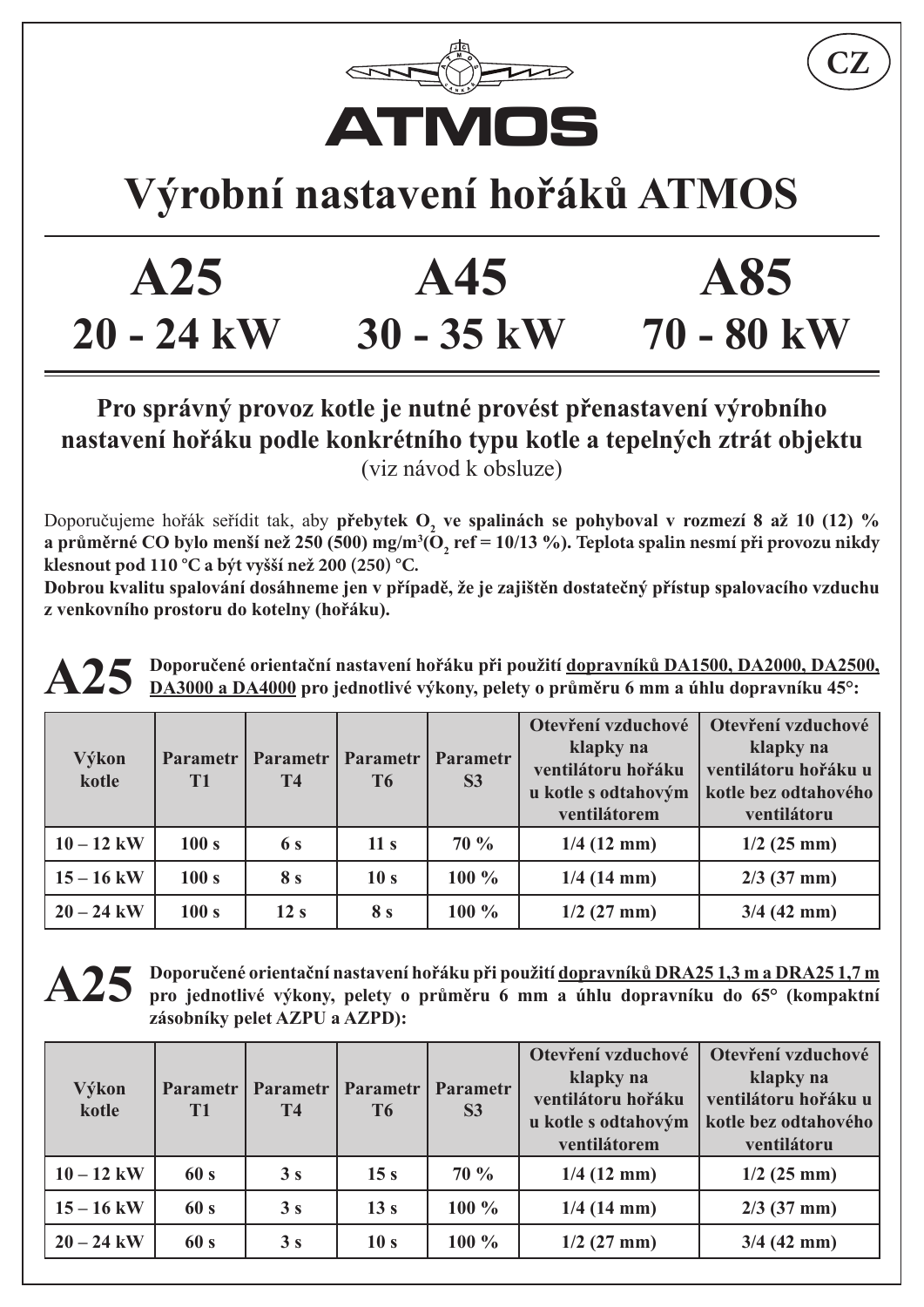### **A25 Doporučené nastavení hořáku pro kotle DxxPX, PXxx pelety o průměru 6 mm:**

| <b>Výkon</b><br>kotle         | <b>Parametr</b><br>T <sub>1</sub> | <b>Parametr</b><br><b>T4</b> | <b>Parametr</b><br><b>T6</b> | Parametr<br>S <sub>3</sub> | Otevření<br>vzduchové klapky<br>na ventilátoru<br>hořáku u kotle<br>s odtahovým<br>ventilátorem | Otevření<br>vzduchové klapky<br>na ventilátoru<br>hořáku u kotle<br>bez odtahového<br>ventilátoru |
|-------------------------------|-----------------------------------|------------------------------|------------------------------|----------------------------|-------------------------------------------------------------------------------------------------|---------------------------------------------------------------------------------------------------|
| $10 - 12$ kW (D10PX)          | 60 s                              | 1,1 s                        | 8 s                          | $90\%$                     |                                                                                                 | $1/3$ (20 mm)                                                                                     |
| $15 - 16$ kW (D15PX)          | 70 s                              | 3,5s                         | 14 <sub>s</sub>              | $70\%$                     | $1/4$ (12 mm)                                                                                   |                                                                                                   |
| $ 20 - 22 \text{ kW}$ (D20PX) | 70 s                              | 5 <sub>s</sub>               | 13 <sub>s</sub>              | $90\%$                     | $1/2$ (27 mm)                                                                                   |                                                                                                   |
| $ 23 - 24$ kW (D25PX)         | 70 s                              | 5,5 s                        | 12 <sub>s</sub>              | $100 \%$                   | $1/2$ (30 mm)                                                                                   |                                                                                                   |

**A45 Doporučené orientační nastavení hořáku při použití dopravníků DRA50 - 1.7, 2.5, 4 a 5 m pro jednotlivé výkony, pelety o průměru 6 mm a úhlu dopravníku 45°:**

| Výkon<br>kotle | Parametr I<br>T <sub>1</sub> | <b>T4</b> | Parametr   Parametr   Parametr<br>T6 | S <sub>3</sub> | klapky na<br>ventilátoru hořáku<br>u kotle s odtahovým<br>ventilátorem | Otevření vzduchové   Otevření vzduchové<br>klapky na<br>ventilátoru hořáku u<br>kotle bez odtahového<br>ventilátoru |
|----------------|------------------------------|-----------|--------------------------------------|----------------|------------------------------------------------------------------------|---------------------------------------------------------------------------------------------------------------------|
| $30 - 35$ kW   | 60 s                         | 3,4s      | 16 <sub>s</sub>                      | $45 \%$        | 50 mm                                                                  |                                                                                                                     |
| $40 - 45$ kW   | 60 s                         | 4,5s      | 14 s                                 | $70\%$         | $40 \text{ mm}$                                                        |                                                                                                                     |



**A45** Doporučené orientační nastavení hořáku při použití <u>dopravníků DRA251,3 m a DRA251,7 m</u><br>pro jednotlivé výkony, pelety o průměru 6 mm a úhlu dopravníku do 65° (kompaktní **zásobníky pelet AZPU a AZPD):**

| Výkon<br>kotle | Parametr  <br><b>T1</b> | <b>T4</b>       | Parametr   Parametr  <br>T6 | Parametr<br>S <sub>3</sub> | klapky na<br>ventilátoru hořáku<br>u kotle s odtahovým<br>ventilátorem | Otevření vzduchové   Otevření vzduchové<br>klapky na<br>ventilátoru hořáku u<br>kotle bez odtahového<br>ventilátoru |
|----------------|-------------------------|-----------------|-----------------------------|----------------------------|------------------------------------------------------------------------|---------------------------------------------------------------------------------------------------------------------|
| $30 - 35$ kW   | 85s                     | 5 <sub>s</sub>  | 8 s                         | $45 \%$                    | 50 mm                                                                  |                                                                                                                     |
| $40 - 45$ kW   | 85s                     | 10 <sub>s</sub> | 9 <sub>s</sub>              | $70\%$                     | 40 mm                                                                  |                                                                                                                     |

### **A85 Doporučené orientační nastavení hořáku při použití dopravníků DRA50 - 1.7, 2.5, 4 a 5 m pro jednotlivé výkony, pelety o průměru 6 mm a úhlu dopravníku 45°:**

| Výkon<br>kotle | Parametr I<br>T <sub>1</sub> | <b>T4</b>      | Parametr   Parametr   Parametr<br>T <sub>6</sub> | S <sub>3</sub> | klapky na<br>ventilátoru hořáku<br>u kotle s odtahovým<br>ventilátorem | Otevření vzduchové   Otevření vzduchové<br>klapky na<br>ventilátoru hořáku u<br>kotle bez odtahového<br>ventilátoru |
|----------------|------------------------------|----------------|--------------------------------------------------|----------------|------------------------------------------------------------------------|---------------------------------------------------------------------------------------------------------------------|
| $50 - 60$ kW   | 85 s                         | 5 <sub>s</sub> | 12 <sub>s</sub>                                  | $30\%$         | $47 \text{ mm}$                                                        |                                                                                                                     |
| $70 - 80$ kW   | 85 s                         | 8.3 s          | 12 <sub>s</sub>                                  | $47\%$         | 67 mm                                                                  |                                                                                                                     |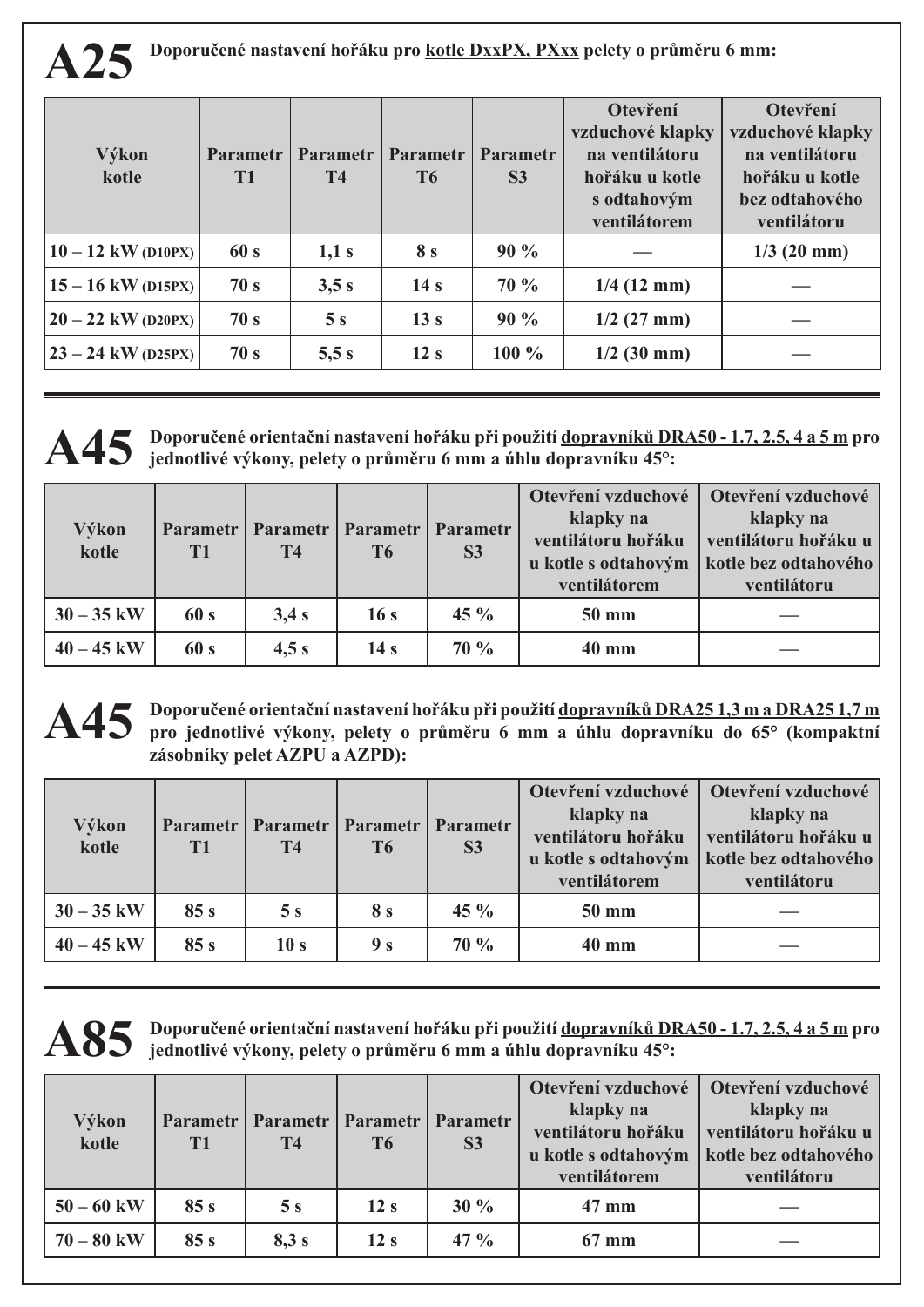

**ATMOS 30 - 35 kW 20 - 24 kW 70 - 80 kW**

**For the correct function of the boiler it is necessary to adjust the burner's production settings according to the specific boiler type and heat loss of the building** (see instuction manual)

We recommend you to adjust the burner in such a way that the **surplus of**  $O<sub>2</sub>$  **in the flue gas can be in the range of 8 to 10 (12) % and the average CO content can be lower than 250 (500) mg/m<sup>3</sup>(O<sub>2</sub> ref = 10/13 %). During operation the flue gas temperature must never drop below 110 °C and rise over 200 (250) °C. Good quality of burning we can reach only in case of sufficient supply of combustion air from outdoor space into the boiler room (burner).**

**A25** Recommended approximate setting of the burner with the use of <u>DA1500, DA2000, DA2500, DA2500</u> **DA3000 and DA4000 conveyors, for individual output values and pellets with the diameter of 6 mm and conveyor angle of 45°**

| <b>Boiler</b><br>output | <b>T1</b> | <b>T4</b>       | T <sub>6</sub>  | Parameter   Parameter   Parameter   Parameter<br><b>S3</b> | Opening of the air<br>flap on the burner<br>fan of a boiler with<br>an exhaust fan | Opening of the air<br>flap on the burner fan<br>of a boiler without an<br>exhaust fan |
|-------------------------|-----------|-----------------|-----------------|------------------------------------------------------------|------------------------------------------------------------------------------------|---------------------------------------------------------------------------------------|
| $10 - 12$ kW            | 100 s     | <b>6 s</b>      | 11 <sub>s</sub> | $70\%$                                                     | $1/4$ (12 mm)                                                                      | $1/2$ (25 mm)                                                                         |
| $15 - 16$ kW            | 100 s     | <b>8</b> s      | 10 <sub>s</sub> | $100 \%$                                                   | $1/4$ (14 mm)                                                                      | $2/3$ (37 mm)                                                                         |
| $20 - 24$ kW            | 100 s     | 12 <sub>s</sub> | 8 s             | $100\%$                                                    | $1/2$ (27 mm)                                                                      | $3/4$ (42 mm)                                                                         |

**A25** Recommended approximate setting of the burner with the use of **DRA25 1.3 m**<br>and DRA25.1.7 m conveyors for individual output values and pellets diameter of 6 mm **and DRA25 1.7 m conveyors, for individual output values and pellets diameter of 6 mm and conveyor angle of 65°: (compact pellet tanks AZPU and AZPD):**

| <b>Boiler</b><br>output | <b>T1</b> | Parameter   Parameter   Parameter   Parameter<br><b>T4</b> | <b>T6</b>       | S <sub>3</sub> | <b>Opening of the air</b><br>flap on the burner<br>fan of a boiler with<br>an exhaust fan | Opening of the air<br>flap on the burner<br>fan of a boiler<br>without<br>an exhaust fan |
|-------------------------|-----------|------------------------------------------------------------|-----------------|----------------|-------------------------------------------------------------------------------------------|------------------------------------------------------------------------------------------|
| $10 - 12$ kW            | 60 s      | 3 <sub>s</sub>                                             | 15 <sub>s</sub> | 70 %           | $1/4$ (12 mm)                                                                             | $1/2$ (25 mm)                                                                            |
| $15 - 16$ kW            | 60 s      | 3s                                                         | 13 <sub>s</sub> | $100 \%$       | $1/4$ (14 mm)                                                                             | $2/3$ (37 mm)                                                                            |
| $20 - 24$ kW            | 60 s      | 3s                                                         | 10 <sub>s</sub> | $100 \%$       | $1/2$ (27 mm)                                                                             | $3/4$ (42 mm)                                                                            |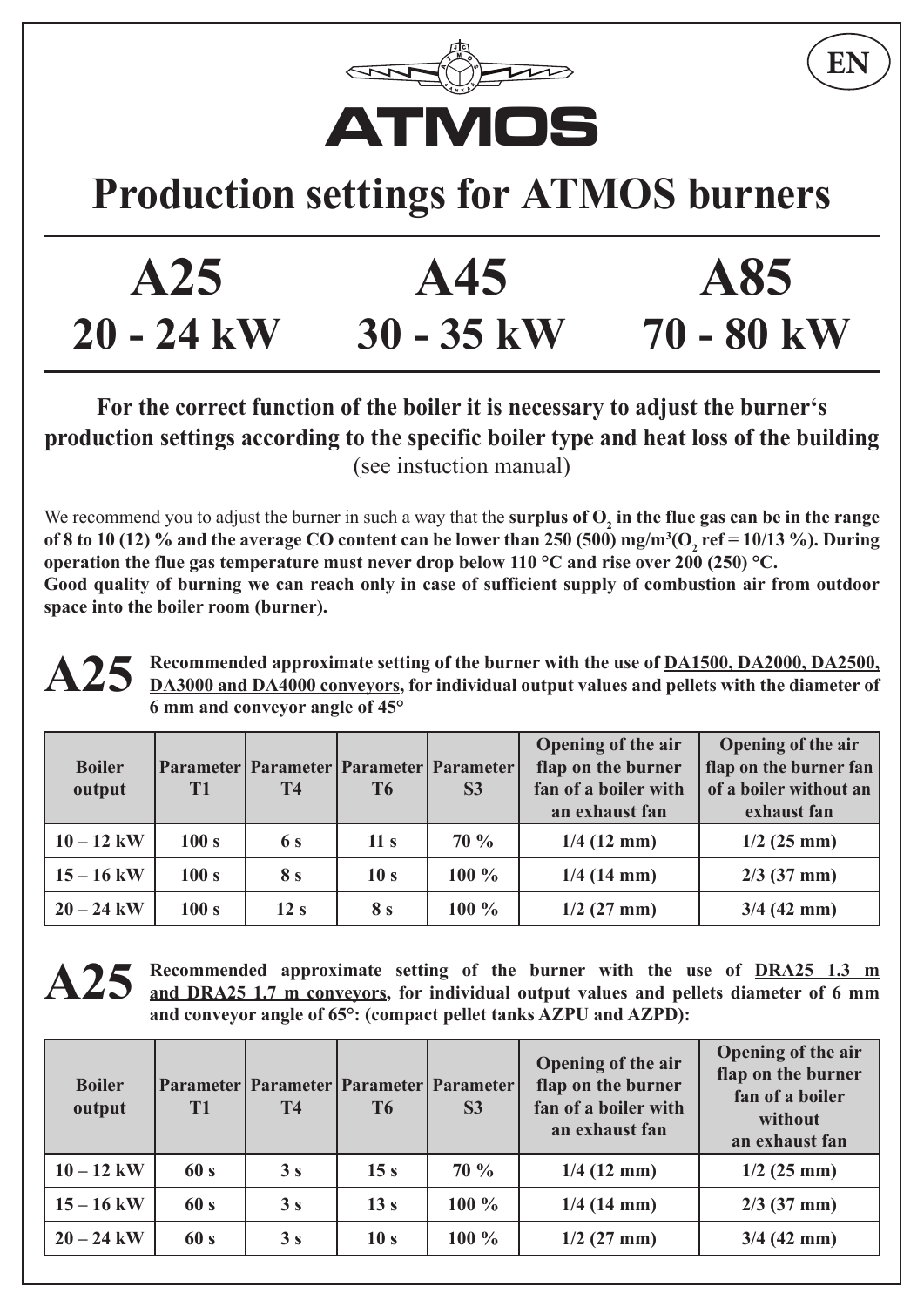### **A25** Recommended set up of the burner for <u>DxxPX, PXxx boilers</u>, pellets diameter of 6 mm:

| <b>Boiler</b><br>output       | T <sub>1</sub> | Parameter   Parameter   Parameter   Parameter<br><b>T4</b> | <b>T6</b>       | S <sub>3</sub> | fan of a boiler<br>with<br>an exhaust fan | Opening of the air   Opening of the air<br>flap on the burner   flap on the burner<br>fan of a boiler<br>without<br>an exhaust fan |
|-------------------------------|----------------|------------------------------------------------------------|-----------------|----------------|-------------------------------------------|------------------------------------------------------------------------------------------------------------------------------------|
| $10 - 12$ kW (D10PX)          | 60 s           | 1,1 s                                                      | <b>8</b> s      | $90\%$         |                                           | $1/3$ (20 mm)                                                                                                                      |
| $15 - 16$ kW (D15PX)          | 70 s           | 3,5 s                                                      | 14 <sub>s</sub> | 70 %           | $1/4$ (12 mm)                             |                                                                                                                                    |
| $ 20 - 22 \text{ kW}$ (D20PX) | 70 s           | 5 <sub>s</sub>                                             | 13 <sub>s</sub> | $90\%$         | $1/2$ (27 mm)                             |                                                                                                                                    |
| $ 23 - 24$ kW (D25PX)         | 70 s           | 5,5 s                                                      | 12 <sub>s</sub> | $100 \%$       | $1/2$ (30 mm)                             |                                                                                                                                    |

### A45 Approximate recommended set up of the burner for separate outputs when using <u>conveyors</u><br><u>DRA50 – 1.7, 2.5, 4 and 5 m</u>, pellets diameter of 6 mm and the conveyor at an angle of 45°:

| <b>Boiler</b><br>output | <b>T1</b> | <b>T4</b> | T6              | Parameter   Parameter   Parameter   Parameter  <br>S <sub>3</sub> | <b>Opening of the air</b><br>flap on the burner<br>fan of a boiler with<br>an exhaust fan | <b>Opening of the air</b><br>flap on the burner<br>fan of a boiler<br>without<br>an exhaust fan |
|-------------------------|-----------|-----------|-----------------|-------------------------------------------------------------------|-------------------------------------------------------------------------------------------|-------------------------------------------------------------------------------------------------|
| $30 - 35$ kW            | 60 s      | 3,4s      | 16 <sub>s</sub> | $45\%$                                                            | 50 mm                                                                                     |                                                                                                 |
| $40 - 45$ kW            | 60 s      | 4,5s      | 14 <sub>s</sub> | 70 %                                                              | 40 mm                                                                                     |                                                                                                 |

**A45** Recommended approximate setting of the burner with the use of DRA25 1.3 m **and DRA25 1.7 m conveyors, for individual output values and pellets diameter of 6 mm and conveyor angle of 65°: (compact pellet tanks AZPU and AZPD):**

| <b>Boiler</b><br>output | <b>T1</b> | <b>T4</b>       | T6             | Parameter   Parameter   Parameter   Parameter  <br>S <sub>3</sub> | <b>Opening of the air</b><br>flap on the burner<br>fan of a boiler with<br>an exhaust fan | Opening of the air<br>flap on the burner<br>fan of a boiler<br>without<br>an exhaust fan |
|-------------------------|-----------|-----------------|----------------|-------------------------------------------------------------------|-------------------------------------------------------------------------------------------|------------------------------------------------------------------------------------------|
| $30 - 35$ kW            | 85s       | 5s              | 8 s            | $45\%$                                                            | 50 mm                                                                                     |                                                                                          |
| $40 - 45$ kW            | 85s       | 10 <sub>s</sub> | 9 <sub>s</sub> | 70%                                                               | $40 \text{ mm}$                                                                           |                                                                                          |

| A85 Approximate recommended set up of the burner for separate outputs when using conveyors DRA50 - 1.7, 2.5, 4 and 5 m, 6 mm pellets and the conveyor at an angle of 45°: |
|---------------------------------------------------------------------------------------------------------------------------------------------------------------------------|
|                                                                                                                                                                           |

| <b>Boiler</b><br>output | <b>T1</b> | <b>T4</b> | T6              | Parameter   Parameter   Parameter   Parameter<br>S <sub>3</sub> | <b>Opening of the air</b><br>flap on the burner<br>fan of a boiler with<br>an exhaust fan | <b>Opening of the air</b><br>flap on the burner<br>fan of a boiler<br>without<br>an exhaust fan |
|-------------------------|-----------|-----------|-----------------|-----------------------------------------------------------------|-------------------------------------------------------------------------------------------|-------------------------------------------------------------------------------------------------|
| $50 - 60$ kW            | 85s       | 5s        | 12 <sub>s</sub> | 30%                                                             | 47 mm                                                                                     |                                                                                                 |
| $70-80$ kW              | 85s       | 8,3s      | 12 <sub>s</sub> | $47\%$                                                          | 67 mm                                                                                     |                                                                                                 |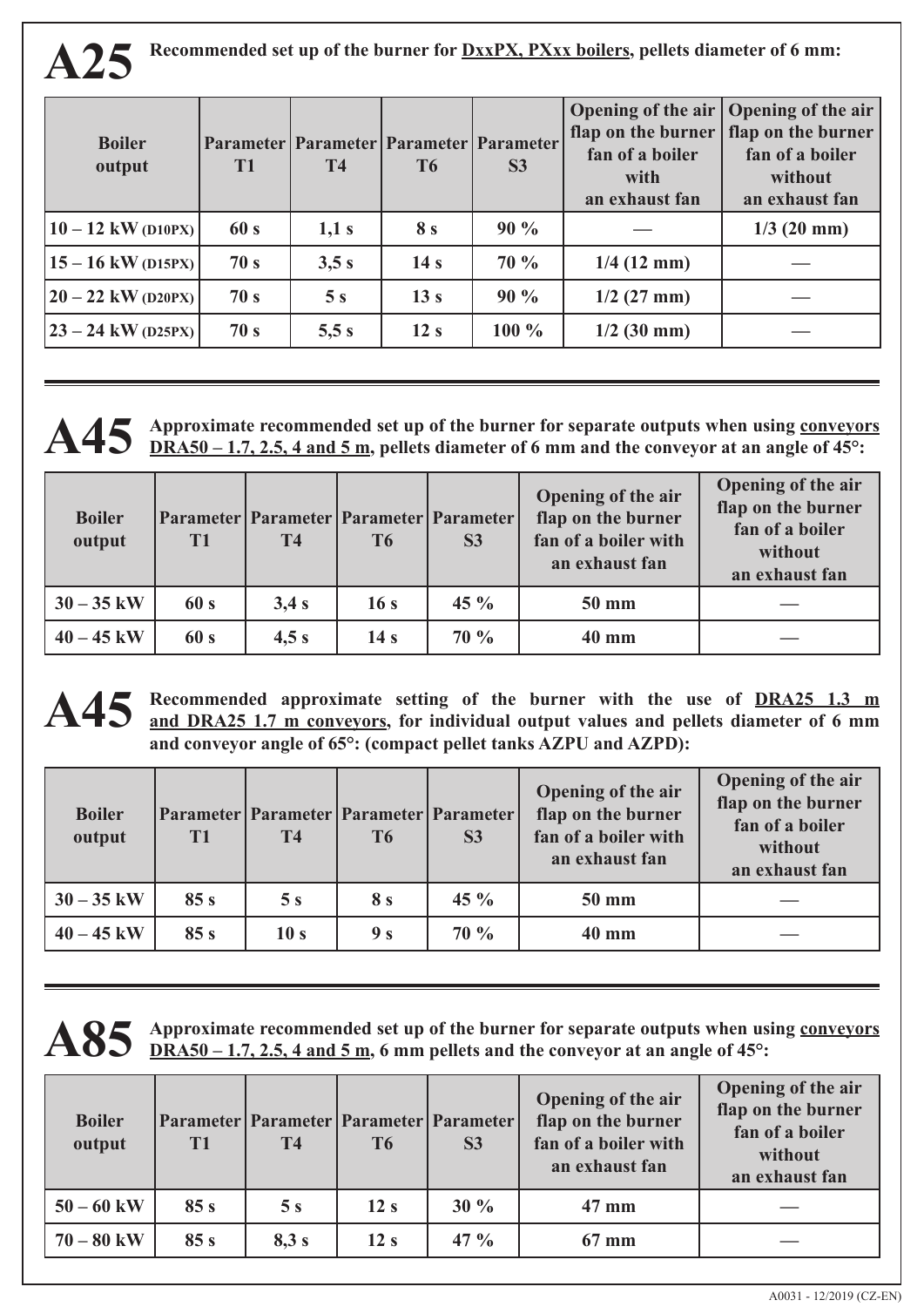

#### **Für einen korrekten Kesselbetrieb ist nötig die Werksbrennereinstellung nach konkreten Kesseltyp und Gebäudebedarf umzustellen** (siehe Bedienungsanleitung)

Wir empfehlen solche Brennereinstellung zu wählen, bei der O<sub>2</sub>-Überschuss im Rauchgas im Bereich von **8 - 10 (12) % liegt und der durchschnittliche CO-Wert 250 (500) mg/m<sup>3</sup> (O2 ref = 10/13 %) untersteigt. Die Rauchgastemperatur darf während des Betriebs nie unter 110 °C fallen und 200 (250) °C übersteigen. Eine gute Verbrennungsqualität kann nur erreicht werden, wenn ein ausreichender Verbrennungsluftzugang gewährleistet von aussen in den Heizraum (Brenner) ist.**

**A25** Empfohlene Richteinstellung des Brenners bei Verwendung der Förderschnecken DA1500,<br>
<u>DA2000, DA2500, DA3000 und DA4000</u>, für einzelne Leistungen und Pellets mit Durchmesser **von 6 mm und Winkel der Förderschnecke 45°:**

| Kesselleistung   Parameter   Parameter   Parameter   Parameter | T <sub>1</sub> | <b>T4</b>       | <b>T6</b>       | S <sub>3</sub> | Öffnung der<br>Luftklappe<br>am Ventilator des<br>mit Abzugventilator | Öffnung der<br>Luftklappe<br>am Ventilator des<br><b>Brenners beim Kessel Brenners beim Kessel</b><br>ohne Abzugvent |
|----------------------------------------------------------------|----------------|-----------------|-----------------|----------------|-----------------------------------------------------------------------|----------------------------------------------------------------------------------------------------------------------|
| $10 - 12$ kW                                                   | 100 s          | <b>6 s</b>      | 11 <sub>s</sub> | 70 %           | $1/4$ (12 mm)                                                         | $1/2$ (25 mm)                                                                                                        |
| $15 - 16$ kW                                                   | 100 s          | 8 s             | 10 <sub>s</sub> | $100 \%$       | $1/4$ (14 mm)                                                         | $2/3$ (37 mm)                                                                                                        |
| $20 - 24$ kW                                                   | 100 s          | 12 <sub>s</sub> | <b>8</b> s      | $100 \%$       | $1/2$ (27 mm)                                                         | $3/4$ (42 mm)                                                                                                        |



**A25 Empfohlene Richteinstellung des Brenners bei Verwendung der Förderschnecken DRA25 1,3 <sup>m</sup> und DRA25 1,7 m für einzelne Leistungen und Pellets mit Durchmesser von 6 mm und Winkel der Förderschnecke 65° (Kompaktpelletbehälter AZPU und AZPD):**

| Kesselleistung   Parameter   Parameter   Parameter   Parameter | T <sub>1</sub> | <b>T4</b>      | <b>T6</b>       | S <sub>3</sub> | Öffnung der<br>Luftklappe<br>am Ventilator des<br>mit Abzugventilator | Öffnung der<br>Luftklappe<br>am Ventilator des<br><b>Brenners beim Kessel Brenners beim Kessel</b><br>ohne Abzugvent |
|----------------------------------------------------------------|----------------|----------------|-----------------|----------------|-----------------------------------------------------------------------|----------------------------------------------------------------------------------------------------------------------|
| $10 - 12$ kW                                                   | 60 s           | 3 <sub>s</sub> | 15 <sub>s</sub> | $70\%$         | $1/4$ (12 mm)                                                         | $1/2$ (25 mm)                                                                                                        |
| $15 - 16$ kW                                                   | 60 s           | 3 <sub>s</sub> | 13 <sub>s</sub> | $100 \%$       | $1/4$ (14 mm)                                                         | $2/3$ (37 mm)                                                                                                        |
| $20 - 24$ kW                                                   | 60 s           | 3s             | 10 <sub>s</sub> | $100 \%$       | $1/2$ (27 mm)                                                         | $3/4$ (42 mm)                                                                                                        |